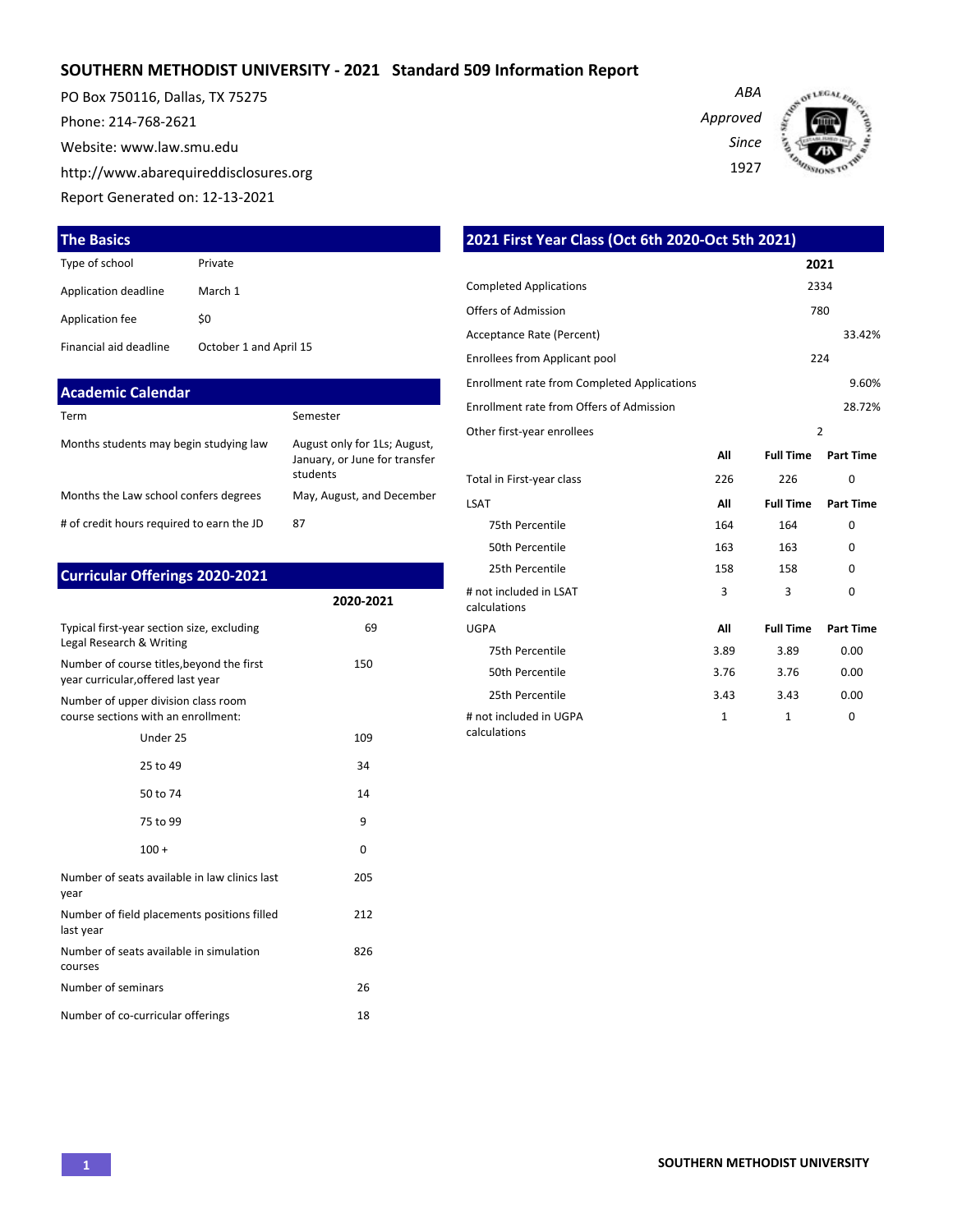| <b>J.D Enrollment as of October 5th 2021</b> |                |          |                |          |                 |                |          |          |     |     |                |          |          |          |          |          |     |
|----------------------------------------------|----------------|----------|----------------|----------|-----------------|----------------|----------|----------|-----|-----|----------------|----------|----------|----------|----------|----------|-----|
|                                              |                |          | JD1            |          | JD <sub>2</sub> |                |          | JD3      |     |     |                | JD4      |          |          | Total    |          |     |
|                                              | T              | M        | W              | O        |                 | M              | W        | O        |     | М   | W              | O        | т        | м        | W        | O        |     |
| Hispanics of any race                        | 23             | 8        | 15             | $\Omega$ | 34              | 14             | 20       | $\Omega$ | 29  | 9   | 20             | $\Omega$ | $\Omega$ | $\Omega$ | $\Omega$ | $\Omega$ | 86  |
| American Indian or Alaska Native             | $\overline{2}$ | $\Omega$ | $\overline{2}$ | $\Omega$ | $\Omega$        | $\Omega$       | $\Omega$ | $\Omega$ | 1   | 1   | $\Omega$       | $\Omega$ | $\Omega$ | $\Omega$ | $\Omega$ | $\Omega$ | 3   |
| Asian                                        | 16             | 5        | 11             | $\Omega$ | 11              | 4              | 7        | $\Omega$ | 17  | 3   | 14             | $\Omega$ | $\Omega$ | $\Omega$ | $\Omega$ | $\Omega$ | 44  |
| Black or African American                    | 18             | 8        | 10             | $\Omega$ | 12              | 6              | 6        | $\Omega$ | 16  | 4   | 12             | $\Omega$ | 0        | $\Omega$ | $\Omega$ | $\Omega$ | 46  |
| Native Hawaiian or Other Pacific Islander    | 0              | $\Omega$ | $\Omega$       | 0        | $\Omega$        | $\Omega$       | $\Omega$ | $\Omega$ | 0   | 0   | $\mathbf 0$    | $\Omega$ | $\Omega$ | $\Omega$ | $\Omega$ | $\Omega$ | 0   |
| Two or More Races                            | 13             | 6        | 7              | $\Omega$ | 10              | $\overline{2}$ | 8        | $\Omega$ | 13  | 6   | $\overline{7}$ | $\Omega$ | $\Omega$ | $\Omega$ | $\Omega$ | $\Omega$ | 36  |
| <b>Total Minority</b>                        | 72             | 27       | 45             | $\Omega$ | 67              | 26             | 41       | $\Omega$ | 76  | 23  | 53             | $\Omega$ | $\Omega$ | $\Omega$ | $\Omega$ | $\Omega$ | 215 |
| White                                        | 143            | 66       | 77             | $\Omega$ | 141             | 73             | 68       | $\Omega$ | 189 | 89  | 100            | $\Omega$ | $\Omega$ | $\Omega$ | $\Omega$ | $\Omega$ | 473 |
| Nonresident Alien                            | 1              | 1        | $\Omega$       | $\Omega$ | $\overline{2}$  | $\mathbf{1}$   | 1        | $\Omega$ | 3   | 3   | $\Omega$       | $\Omega$ | $\Omega$ | $\Omega$ | $\Omega$ | $\Omega$ | 6   |
| Race and Ethnicity Unknown                   | 10             | 3        | 7              | 0        | 6               | 3              | 3        | $\Omega$ | 9   | 6   | 3              | $\Omega$ | $\Omega$ | $\Omega$ | $\Omega$ | $\Omega$ | 25  |
| Total                                        | 226            | 97       | 129            | 0        | 216             | 103            | 113      | 0        | 277 | 121 | 156            | $\Omega$ | 0        | $\Omega$ | $\Omega$ | $\Omega$ | 719 |

| <b>Faculty Resources 2020 - 2021</b> |      |                  |       |                    |              |  |  |
|--------------------------------------|------|------------------|-------|--------------------|--------------|--|--|
|                                      | Male | Female           | Other | People<br>of Color | <b>Total</b> |  |  |
| Full-time faculty<br>members         | 24   | 24               | 0     | 8                  | 48           |  |  |
| Non-full-time faculty                | 71   | 23               | 0     | 14                 | 94           |  |  |
| Total                                | 95   | 47               | 0     | 22                 | 142          |  |  |
|                                      |      | <b>Full Time</b> |       | <b>Part Time</b>   | <b>Total</b> |  |  |
| Librarians                           | 5    |                  |       | 0                  | 5            |  |  |
| Administrators                       |      | 23               |       | $\mathbf{1}$       | 24           |  |  |

## **J.D. Degrees Awarded 2020-2021**

| Hispanics of any race                     | 22           |
|-------------------------------------------|--------------|
| American Indian or Alaska Native          | 0            |
| Asian                                     | 11           |
| <b>Black or African American</b>          | 11           |
| Native Hawaiian or Other Pacific Islander | 0            |
| Two or More Races                         | 11           |
| <b>Total Minority</b>                     | 55           |
| White                                     | 150          |
| Nonresident Alien                         | 14           |
| Race and Ethnicity Unknown                | $\mathbf{1}$ |
| Total                                     | 220          |

| <b>1L Tuition and Fees 2021 - 2022</b> |                    |                |              |                |         |                |  |  |
|----------------------------------------|--------------------|----------------|--------------|----------------|---------|----------------|--|--|
| Per Annual:                            | Resident           | Annual<br>Fees | Non-Resident | Annual<br>Fees | Other   | Annual<br>Fees |  |  |
| Full-Time                              | \$52,514           | \$6,772        | \$52.514     | \$6.772        | \$0     | \$0            |  |  |
| Part-Time                              | $$39,386$ $$5,079$ |                | \$39,386     | \$5.079        |         |                |  |  |
| <b>Per Credit:</b>                     | Resident           | Annual<br>Fees | Non-Resident | Annual<br>Fees | Other   | Annual<br>Fees |  |  |
| Full-Time                              | \$0                | \$0            | \$0          | \$0            | \$2,020 | \$285          |  |  |
| Part-Time                              | \$0                | \$0            | \$0          | \$0            |         |                |  |  |
| <b>Tuition Guarantee Program</b>       |                    |                | No           |                |         |                |  |  |

## **Grants and Scholarships 2020-2021**

|                                 | <b>Total</b> |     | <b>Full Time</b> |     | <b>Part Time</b> |          |  |
|---------------------------------|--------------|-----|------------------|-----|------------------|----------|--|
|                                 | #            | %   | #                | %   | #                | %        |  |
| Total # of students             | 698          | 100 | 698              | 100 | 0                | $\Omega$ |  |
| Total # receiving<br>grants     | 677          | 97  | 674              | 97  | 3                | 0        |  |
| Less than 1/2 tuition           | 545          | 78  | 543              | 78  | $\overline{2}$   | $\Omega$ |  |
| Half to full tuition            | 107          | 15  | 106              | 15  | 1                | $\Omega$ |  |
| <b>Full tuition</b>             | 0            | 0   | 0                | 0   | 0                | 0        |  |
| More than full tuition          | 25           | 4   | 25               | 4   | 0                | 0        |  |
| 75th Percentile grant<br>amount |              |     | \$28,420         |     | \$31,618         |          |  |
| 50th Percentile grant<br>amount |              |     | \$24,000         |     | \$25,000         |          |  |
| 25th Percentile grant<br>amount |              |     | \$16,000         |     | \$19,000         |          |  |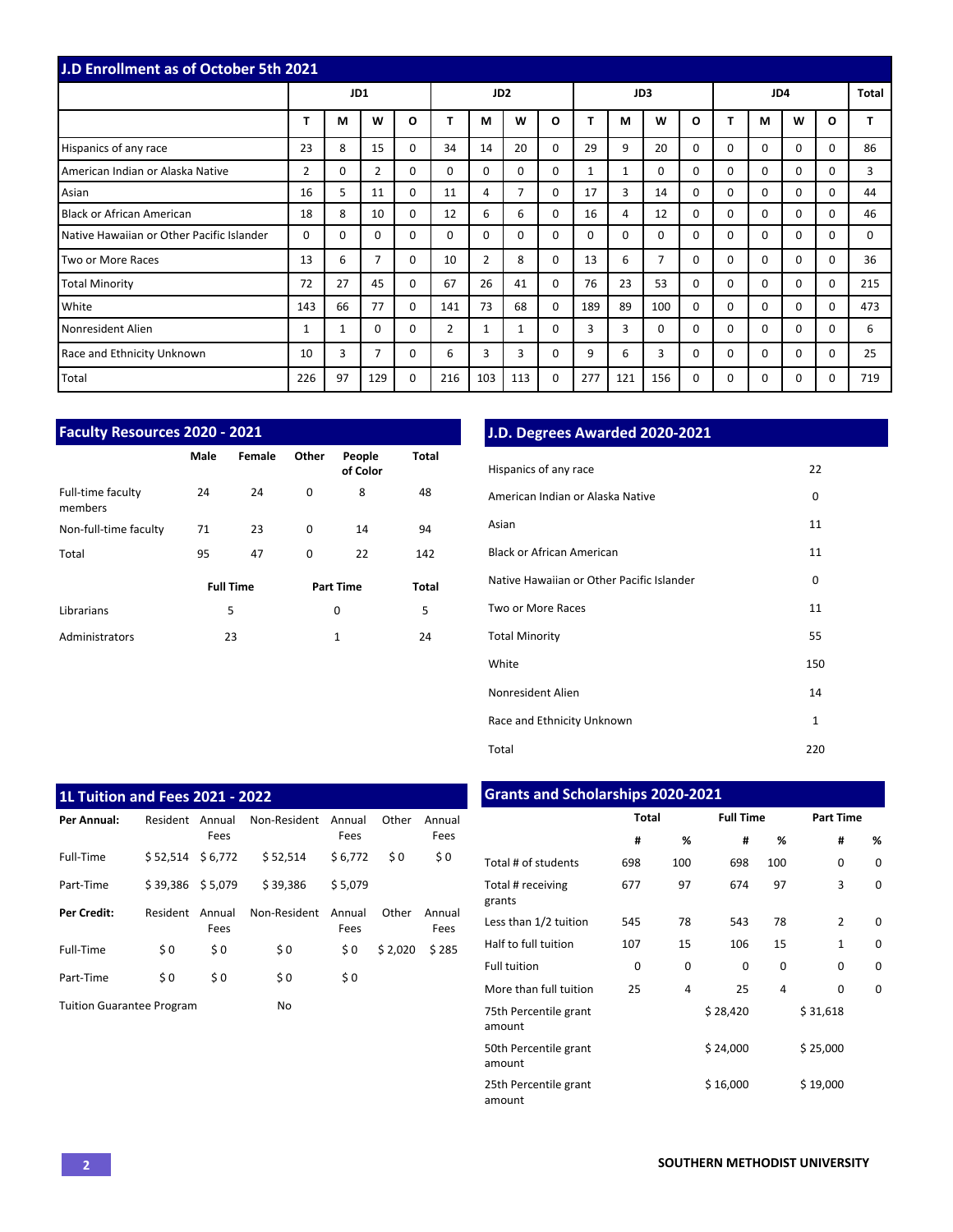## **Living Expenses 2021-2022**

Estimated Living Expenses for singles

| Living on Campus  | \$29.370 |
|-------------------|----------|
| Living Off Campus | \$26,100 |
| Living At Home    | \$9,570  |

| <b>Conditional Scholarships 2020-2021</b> |                 |                         |  |  |  |  |  |
|-------------------------------------------|-----------------|-------------------------|--|--|--|--|--|
| Students Matriculating in                 | # Entering with | # Reduced or Eliminated |  |  |  |  |  |
| 2020-2021 Academic Year                   | 8               | 0                       |  |  |  |  |  |
| 2019-2020 Academic Year                   | 6               | 1                       |  |  |  |  |  |
| 2018-2019 Academic Year                   | 6               | O                       |  |  |  |  |  |

Please note that due to the COVID-19 pandemic, some schools reduced/eliminated conditional scholarships for the duration of the pandemic.

| <b>Academic Attrition 2020-2021</b>       |              |   |              |          |                 |             |          |          |          |          |          |          |          |          |          |          |          |     |
|-------------------------------------------|--------------|---|--------------|----------|-----------------|-------------|----------|----------|----------|----------|----------|----------|----------|----------|----------|----------|----------|-----|
|                                           | JD1          |   |              |          | JD <sub>2</sub> |             |          |          | JD3      |          |          |          | JD4      |          |          |          | UL       |     |
|                                           | т            | М | W            | O        | %               | т           | м        | w        | $\Omega$ |          | М        | W        | $\Omega$ |          | М        | W        | O        | %   |
| Hispanics of any race                     | $\Omega$     | 0 | 0            | $\Omega$ | 0.0             | $\mathbf 0$ | $\Omega$ | $\Omega$ | $\Omega$ | $\Omega$ | $\Omega$ | $\Omega$ | 0        | $\Omega$ | $\Omega$ | $\Omega$ | $\Omega$ | 0.0 |
| American Indian or Alaska Native          | $\Omega$     | 0 | $\Omega$     | 0        | 0.0             | $\Omega$    | $\Omega$ | $\Omega$ | $\Omega$ | $\Omega$ | $\Omega$ | $\Omega$ | $\Omega$ | $\Omega$ | $\Omega$ | $\Omega$ | $\Omega$ | 0.0 |
| Asian                                     | $\Omega$     | 0 | 0            | 0        | 0.0             | $\Omega$    | $\Omega$ | $\Omega$ | $\Omega$ | $\Omega$ | $\Omega$ | $\Omega$ | $\Omega$ | $\Omega$ | $\Omega$ | $\Omega$ | $\Omega$ | 0.0 |
| <b>Black or African American</b>          | 0            | 0 | 0            | 0        | 0.0             | $\mathbf 0$ | $\Omega$ | $\Omega$ | $\Omega$ | $\Omega$ | $\Omega$ | $\Omega$ | 0        | $\Omega$ | $\Omega$ | $\Omega$ | 0        | 0.0 |
| Native Hawaiian or Other Pacific Islander | 0            | 0 | 0            | 0        | 0.0             | 0           | 0        | $\Omega$ | $\Omega$ | $\Omega$ | 0        | $\Omega$ | 0        | $\Omega$ | 0        | $\Omega$ | $\Omega$ | 0.0 |
| Two or More Races                         | 0            | 0 | <sup>0</sup> | 0        | 0.0             | $\Omega$    | $\Omega$ | $\Omega$ | $\Omega$ | $\Omega$ | $\Omega$ | $\Omega$ | 0        | $\Omega$ | $\Omega$ | $\Omega$ | $\Omega$ | 0.0 |
| <b>Total Minority</b>                     | 0            | 0 | 0            | 0        | 0.0             | $\Omega$    | $\Omega$ | $\Omega$ | $\Omega$ | $\Omega$ | $\Omega$ | $\Omega$ | 0        | $\Omega$ | $\Omega$ | $\Omega$ | $\Omega$ | 0.0 |
| White                                     | 0            | 0 | 0            | 0        | 0.0             | 0           | 0        | $\Omega$ | $\Omega$ | $\Omega$ | 0        | $\Omega$ | $\Omega$ | $\Omega$ | $\Omega$ | $\Omega$ | 0        | 0.0 |
| Nonresident Alien                         | 0            | 0 | 0            | 0        | 0.0             | $\Omega$    | $\Omega$ | 0        | 0        | $\Omega$ | $\Omega$ | 0        | 0        | $\Omega$ | $\Omega$ | $\Omega$ | $\Omega$ | 0.0 |
| Race and Ethnicity Unknown                | <sup>0</sup> | 0 | <sup>0</sup> | 0        | 0.0             | $\Omega$    | $\Omega$ | $\Omega$ | $\Omega$ | $\Omega$ | $\Omega$ | $\Omega$ | 0        | $\Omega$ | $\Omega$ | $\Omega$ | $\Omega$ | 0.0 |
| Total                                     | 0            | 0 | 0            | 0        | 0.0             | 0           | 0        |          | 0        | 0        | $\Omega$ | 0        | O        | $\Omega$ | $\Omega$ | $\Omega$ | $\Omega$ | 0.0 |

| <b>Other Attrition 2020-2021</b>          |          |          |          |          |                 |                |              |              |          |          |          |                |     |          |          |          |          |     |
|-------------------------------------------|----------|----------|----------|----------|-----------------|----------------|--------------|--------------|----------|----------|----------|----------------|-----|----------|----------|----------|----------|-----|
|                                           | JD1      |          |          |          | JD <sub>2</sub> |                |              |              | JD3      |          |          |                | JD4 |          |          |          | UL       |     |
|                                           | т        | М        | W        | $\Omega$ | %               | т              | М            | W            | O        |          | М        | W              | O   |          | м        | W        | O        | %   |
| Hispanics of any race                     | $\Omega$ | 0        | 0        | 0        | 0.0             | $\Omega$       | $\Omega$     | $\Omega$     | $\Omega$ | $\Omega$ | $\Omega$ | 0              | 0   | $\Omega$ | $\Omega$ | $\Omega$ | $\Omega$ | 0.0 |
| American Indian or Alaska Native          | $\Omega$ | 0        | $\Omega$ | $\Omega$ | 0.0             | $\Omega$       | $\Omega$     | 0            | $\Omega$ | $\Omega$ | $\Omega$ | $\Omega$       | 0   | $\Omega$ | $\Omega$ | $\Omega$ | $\Omega$ | 0.0 |
| Asian                                     | $\Omega$ | 0        | $\Omega$ | 0        | 0.0             | $\Omega$       | $\Omega$     | 0            | $\Omega$ | $\Omega$ | 0        | 0              | 0   | $\Omega$ | $\Omega$ | $\Omega$ | $\Omega$ | 0.0 |
| Black or African American                 | 0        | 0        | $\Omega$ | $\Omega$ | 0.0             | $\overline{2}$ | 1            |              | $\Omega$ | $\Omega$ | $\Omega$ | $\Omega$       | 0   | $\Omega$ | $\Omega$ | $\Omega$ | $\Omega$ | 7.1 |
| Native Hawaiian or Other Pacific Islander | 0        | 0        | $\Omega$ | 0        | 0.0             | $\mathbf 0$    | 0            | 0            | 0        | $\Omega$ | 0        | 0              | 0   | $\Omega$ | 0        | $\Omega$ | $\Omega$ | 0.0 |
| Two or More Races                         | 0        | 0        | 0        | $\Omega$ | 0.0             | $\mathbf 0$    | $\Omega$     | $\Omega$     | $\Omega$ | $\Omega$ | $\Omega$ | 0              | 0   | $\Omega$ | $\Omega$ | $\Omega$ | $\Omega$ | 0.0 |
| <b>Total Minority</b>                     | $\Omega$ | 0        | 0        | 0        | 0.0             | $\overline{2}$ | $\mathbf{1}$ | $\mathbf{1}$ | $\Omega$ | $\Omega$ | $\Omega$ | 0              | 0   | $\Omega$ | $\Omega$ | $\Omega$ | 0        | 1.5 |
| White                                     | 0        | 0        | $\Omega$ | 0        | 0.0             | 4              | $\mathbf{1}$ | 3            | 0        | 5        | 3        | $\overline{2}$ | 0   | 0        | 0        | $\Omega$ | $\Omega$ | 2.7 |
| Nonresident Alien                         | $\Omega$ | 0        | $\Omega$ | $\Omega$ | 0.0             | $\Omega$       | $\Omega$     | 0            | $\Omega$ | $\Omega$ | $\Omega$ | 0              | 0   | $\Omega$ | $\Omega$ | $\Omega$ | $\Omega$ | 0.0 |
| Race and Ethnicity Unknown                | 0        | $\Omega$ | $\Omega$ | $\Omega$ | 0.0             | $\Omega$       | $\Omega$     | $\Omega$     | $\Omega$ | $\Omega$ | $\Omega$ | $\Omega$       | 0   | $\Omega$ | $\Omega$ | $\Omega$ | $\Omega$ | 0.0 |
| Total                                     | 0        | $\Omega$ | 0        | $\Omega$ | 0.0             | 6              | 2            | 4            | $\Omega$ | 5        | 3        | $\overline{2}$ | U   | $\Omega$ | $\Omega$ | $\Omega$ | O        | 2.2 |